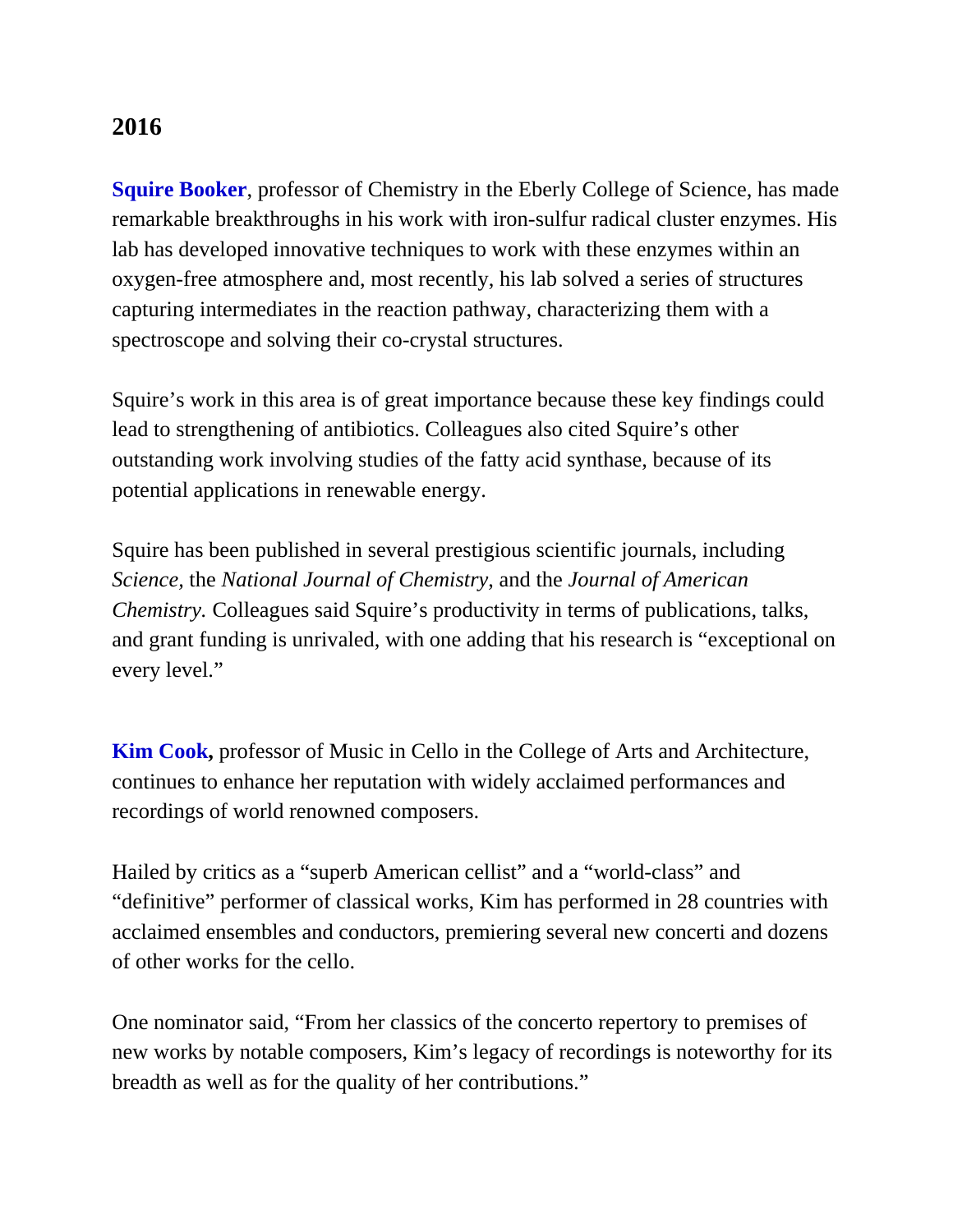Phil Muse, from the Audio Society of Atlanta, said that Kim "handles the virtuosic demands of the music, culminating in a fast scale passage and the sensational Csharp trill at the very end, with an ease that belies all the difficulties. She cultivates one of the most beautiful singing tones I have ever heard coaxed from a cello."

**S. Shyam Sundar**, distinguished professor in the College of Communications, is a pioneering researcher of digital media interfaces, having built original theoretical models on the social and psychological consequences of communication technology.

As founding director of Penn State's Media Effects Research Laboratory, he researches a wide range of topics, including the effectiveness of interactive news and advertising, persuasion in online health communications, role of social media in empowering individuals and the effects of smartphones and robots on consumer attitudes. Last year, nearly 1000 scholarly publications referenced Shyam's research.

"Over the last two decades, in keeping up with the dizzying changes in communication technology, Shyam has been prescient in spotting trends, asking the right questions, developing new study designs that are sensitive to changes in the media landscape, and advancing research at the nexus of new communication technologies," said a colleague. "From the Internet to social media to mobile media, at every transition, Shyam's contributions have been innovative, pathbreaking, and instrumental in shaping key aspects of communication research."

An editor of a top communication journal has called Shyam "perhaps our field's leading theorist" who has "revolutionized our thinking."

According to his colleagues, **Mauricio Terrones** a professor of Chemistry in the Eberly College of Science, has transformed Penn State into an "internationally recognized mecca for research on two-dimensional materials." His extensive